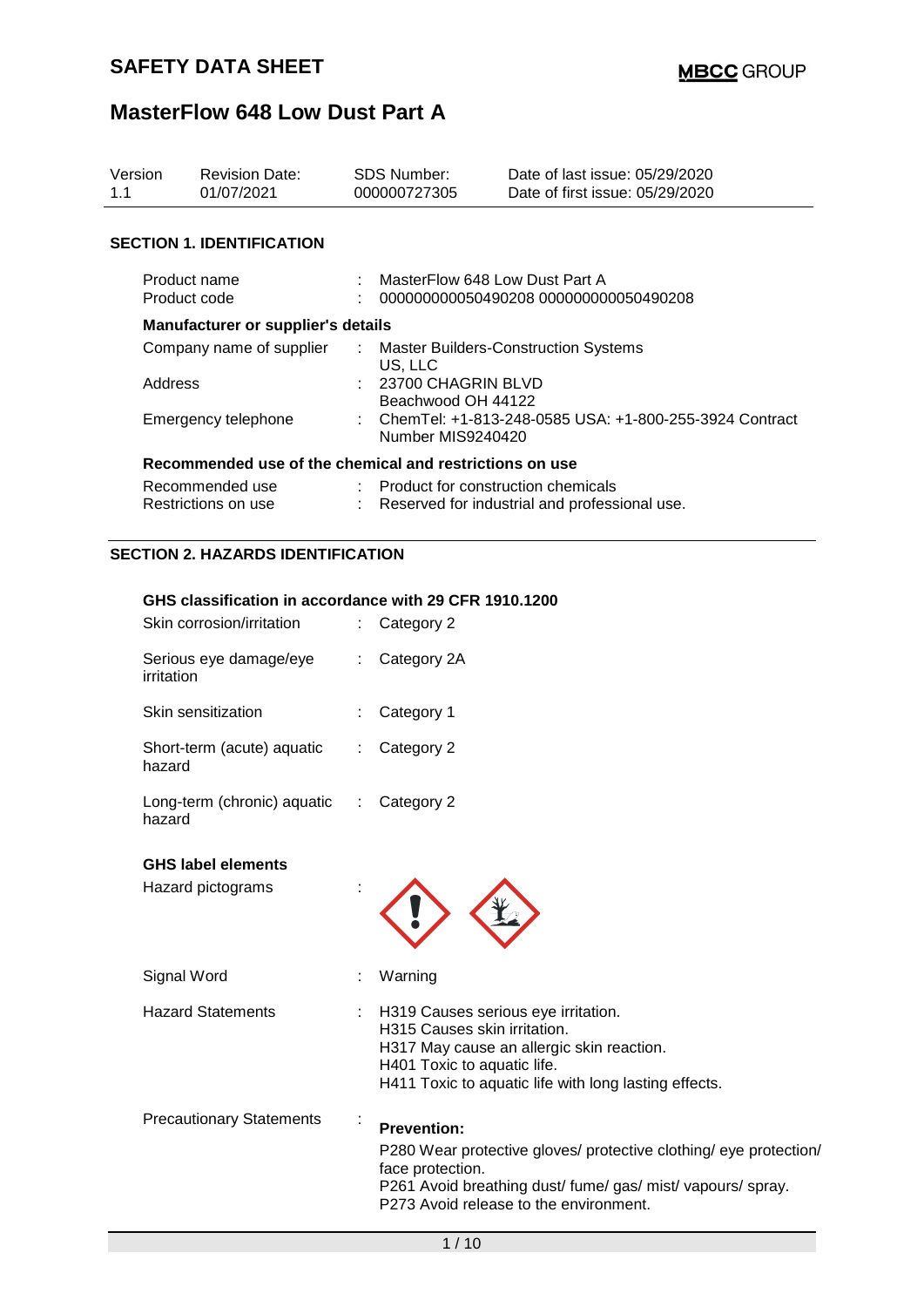| Version<br>1.1 | <b>Revision Date:</b><br>01/07/2021 | <b>SDS Number:</b><br>000000727305                                                                        | Date of last issue: 05/29/2020<br>Date of first issue: 05/29/2020                                                                                                                                                                                                                                                                                                                                                                                                   |
|----------------|-------------------------------------|-----------------------------------------------------------------------------------------------------------|---------------------------------------------------------------------------------------------------------------------------------------------------------------------------------------------------------------------------------------------------------------------------------------------------------------------------------------------------------------------------------------------------------------------------------------------------------------------|
|                |                                     | the workplace.<br>handling.                                                                               | P272 Contaminated work clothing should not be allowed out of<br>P264 Wash face, hands and any exposed skin thoroughly after                                                                                                                                                                                                                                                                                                                                         |
|                |                                     | Response:<br>to do. Continue rinsing.<br>attention.<br>tion.<br>reuse.<br>P391 Collect spillage.<br>tion. | P305 + P351 + P338 IF IN EYES: Rinse cautiously with water<br>for several minutes. Remove contact lenses, if present and easy<br>P302 + P352 IF ON SKIN: Wash with plenty of water.<br>P333 + P313 If skin irritation or rash occurs: Get medical advice/<br>P332 + P313 If skin irritation occurs: Get medical advice/atten-<br>P362 + P364 Take off contaminated clothing and wash it before<br>P337 + P313 If eye irritation persists: Get medical advice/atten- |
|                |                                     | Disposal:<br>waste collection point.                                                                      | P501 Dispose of contents/container to appropriate hazardous                                                                                                                                                                                                                                                                                                                                                                                                         |

**Other hazards**

None known.

#### **SECTION 3. COMPOSITION/INFORMATION ON INGREDIENTS**

Chemical nature : No applicable information available.

#### **Components**

| Chemical name                        | ICAS-No.   | Concentration (% w/w) |
|--------------------------------------|------------|-----------------------|
| Reaction product: bisphenol-A-       | 25068-38-6 | $>= 50 - 75$          |
| (epichlorhydrin)-Epoxy resin (number |            |                       |
| average molecular weight $\leq$ 700) |            |                       |
| $(1,4-bis(2,3-epoxypropoxy)butane)$  | I2425-79-8 | $\ge$ = 10 - < 15     |

### **SECTION 4. FIRST AID MEASURES**

| General advice          | Move out of dangerous area.<br>Show this material safety data sheet to the doctor in attend-<br>ance.<br>Do not leave the victim unattended. |
|-------------------------|----------------------------------------------------------------------------------------------------------------------------------------------|
| If inhaled              | : If unconscious, place in recovery position and seek medical<br>advice.                                                                     |
|                         | If symptoms persist, call a physician.                                                                                                       |
| In case of skin contact | : If skin irritation persists, call a physician.                                                                                             |
|                         | If on skin, rinse well with water.                                                                                                           |
|                         | If on clothes, remove clothes.                                                                                                               |
| In case of eye contact  | : Immediately flush eye(s) with plenty of water.                                                                                             |
|                         | Remove contact lenses.                                                                                                                       |
|                         | Protect unharmed eye.                                                                                                                        |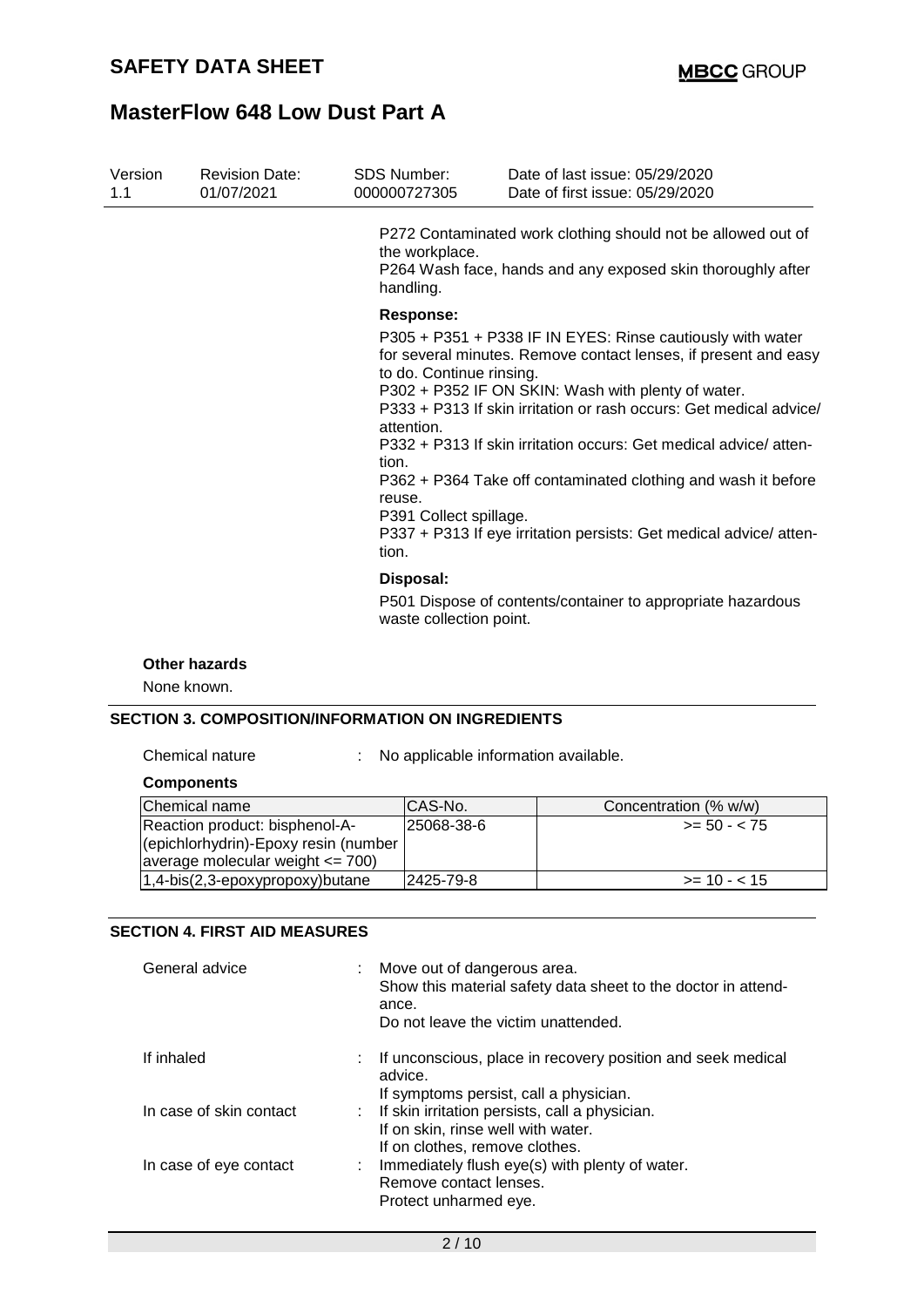Unsuitable extinguishing

Specific hazards during fire

Special protective equipment :

media

fighting

## **MasterFlow 648 Low Dust Part A**

| Version<br>1.1                           | <b>Revision Date:</b><br>01/07/2021                                          | <b>SDS Number:</b><br>000000727305                                                                                                                                                                                                                                      | Date of last issue: 05/29/2020<br>Date of first issue: 05/29/2020                                                               |  |  |  |
|------------------------------------------|------------------------------------------------------------------------------|-------------------------------------------------------------------------------------------------------------------------------------------------------------------------------------------------------------------------------------------------------------------------|---------------------------------------------------------------------------------------------------------------------------------|--|--|--|
| If swallowed                             |                                                                              | Keep eye wide open while rinsing.<br>If eye irritation persists, consult a specialist.<br>Keep respiratory tract clear.<br>Do not give milk or alcoholic beverages.<br>Never give anything by mouth to an unconscious person.<br>If symptoms persist, call a physician. |                                                                                                                                 |  |  |  |
| delayed                                  | Most important symptoms<br>and effects, both acute and<br>Notes to physician |                                                                                                                                                                                                                                                                         | : Causes skin irritation.<br>May cause an allergic skin reaction.<br>Causes serious eye irritation.<br>: Treat symptomatically. |  |  |  |
| <b>SECTION 5. FIRE-FIGHTING MEASURES</b> |                                                                              |                                                                                                                                                                                                                                                                         |                                                                                                                                 |  |  |  |
|                                          | Suitable extinguishing media                                                 | Foam<br>÷<br>Water spray<br>Dry powder<br>Carbon dioxide (CO2)                                                                                                                                                                                                          |                                                                                                                                 |  |  |  |

: Do not allow run-off from fire fighting to enter drains or water

be disposed of in accordance with local regulations.

Fire residues and contaminated fire extinguishing water must

: Wear self-contained breathing apparatus for firefighting if nec-

: water jet

courses.

| for fire-fighters | essary.                                       |
|-------------------|-----------------------------------------------|
|                   | <b>SECTION 6. ACCIDENTAL RELEASE MEASURES</b> |

| Personal precautions, protec-:<br>tive equipment and emer-<br>gency procedures |    | Use personal protective equipment.                                                                                                                                                         |
|--------------------------------------------------------------------------------|----|--------------------------------------------------------------------------------------------------------------------------------------------------------------------------------------------|
| Environmental precautions                                                      | ÷. | Prevent product from entering drains.<br>Prevent further leakage or spillage if safe to do so.<br>If the product contaminates rivers and lakes or drains inform<br>respective authorities. |
| Methods and materials for<br>containment and cleaning up                       |    | Soak up with inert absorbent material (e.g. sand, silica gel,<br>acid binder, universal binder, sawdust).<br>Keep in suitable, closed containers for disposal.                             |

Further information : Collect contaminated fire extinguishing water separately. This

must not be discharged into drains.

### **SECTION 7. HANDLING AND STORAGE**

| Advice on protection against : Product is not explosive.<br>fire and explosion |                                                                                                                                                                        |  |
|--------------------------------------------------------------------------------|------------------------------------------------------------------------------------------------------------------------------------------------------------------------|--|
|                                                                                | Normal measures for preventive fire protection.                                                                                                                        |  |
| Advice on safe handling                                                        | Do not breathe vapors/dust.<br>Avoid exposure - obtain special instructions before use.<br>Avoid contact with skin and eyes.<br>For personal protection see section 8. |  |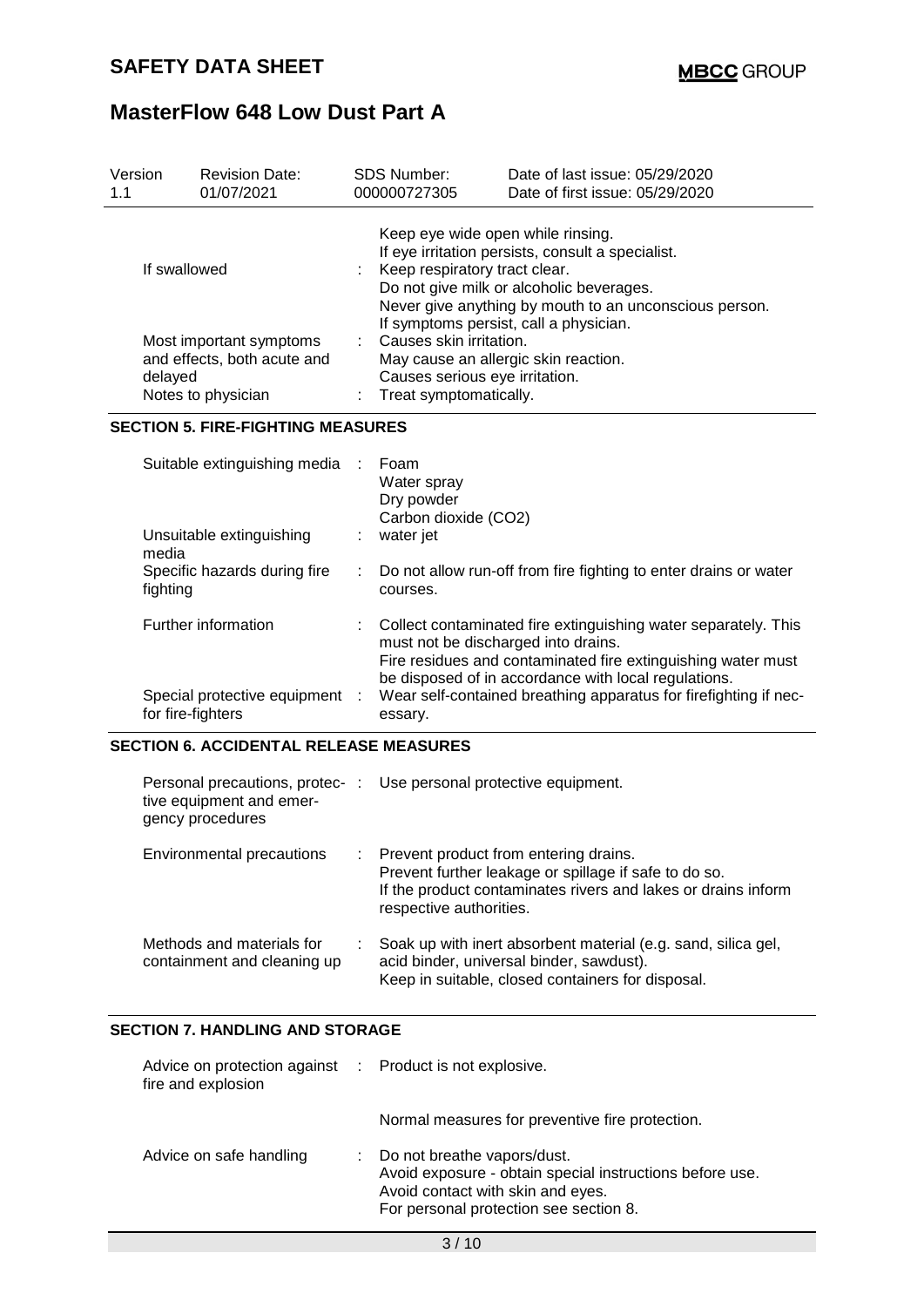| Version<br>1.1                                 | <b>Revision Date:</b><br>01/07/2021 | <b>SDS Number:</b><br>000000727305                                                                                                                                                                                                                                                                                                                              | Date of last issue: 05/29/2020<br>Date of first issue: 05/29/2020                                                                                                                         |  |  |
|------------------------------------------------|-------------------------------------|-----------------------------------------------------------------------------------------------------------------------------------------------------------------------------------------------------------------------------------------------------------------------------------------------------------------------------------------------------------------|-------------------------------------------------------------------------------------------------------------------------------------------------------------------------------------------|--|--|
|                                                |                                     | Smoking, eating and drinking should be prohibited in the ap-<br>plication area.<br>Dispose of rinse water in accordance with local and national<br>regulations.<br>Persons susceptible to skin sensitization problems or asthma,<br>allergies, chronic or recurrent respiratory disease should not<br>be employed in any process in which this mixture is being |                                                                                                                                                                                           |  |  |
| Conditions for safe storage                    |                                     | used.<br>place.<br>kept upright to prevent leakage.                                                                                                                                                                                                                                                                                                             | Keep container tightly closed in a dry and well-ventilated<br>Containers which are opened must be carefully resealed and                                                                  |  |  |
| Further information on stor-<br>age conditions |                                     | the technological safety standards.<br>Protect from direct sunlight.                                                                                                                                                                                                                                                                                            | Electrical installations / working materials must comply with<br>Keep only in the original container in a cool, dry, well-<br>ventilated place away from ignition sources, heat or flame. |  |  |
|                                                | Materials to avoid                  |                                                                                                                                                                                                                                                                                                                                                                 | Observe TRGS 509/510 storage rules.                                                                                                                                                       |  |  |
| Further information on stor-<br>age stability  |                                     |                                                                                                                                                                                                                                                                                                                                                                 | No decomposition if stored and applied as directed.                                                                                                                                       |  |  |

### **SECTION 8. EXPOSURE CONTROLS/PERSONAL PROTECTION**

#### **Ingredients with workplace control parameters**

Contains no substances with occupational exposure limit values.

| <b>Engineering measures</b><br>÷. | No applicable information available.                                                                                                          |  |  |  |  |
|-----------------------------------|-----------------------------------------------------------------------------------------------------------------------------------------------|--|--|--|--|
| Personal protective equipment     |                                                                                                                                               |  |  |  |  |
| Respiratory protection<br>t.      | Wear appropriate certified respirator when exposure limits<br>may be exceeded.                                                                |  |  |  |  |
| Hand protection                   |                                                                                                                                               |  |  |  |  |
| Remarks                           | The suitability for a specific workplace should be discussed<br>with the producers of the protective gloves.                                  |  |  |  |  |
| Eye protection                    | Eye wash bottle with pure water                                                                                                               |  |  |  |  |
|                                   | Tightly fitting safety goggles<br>Wear face-shield and protective suit for abnormal processing<br>problems.                                   |  |  |  |  |
| Skin and body protection          | : Impervious clothing                                                                                                                         |  |  |  |  |
|                                   | Choose body protection according to the amount and con-<br>centration of the dangerous substance at the work place.                           |  |  |  |  |
| Protective measures<br>÷.         | Do not inhale gases/vapours/aerosols.                                                                                                         |  |  |  |  |
|                                   | Avoid contact with the skin, eyes and clothing.                                                                                               |  |  |  |  |
|                                   | Avoid exposure - obtain special instructions before use.<br>Handle in accordance with good building materials hygiene<br>and safety practice. |  |  |  |  |
|                                   | Wearing of closed work clothing is recommended.                                                                                               |  |  |  |  |
| Hygiene measures                  | : When using do not eat or drink.<br>When using do not smoke.                                                                                 |  |  |  |  |
|                                   | Wash hands before breaks and at the end of workday.                                                                                           |  |  |  |  |

### **SECTION 9. PHYSICAL AND CHEMICAL PROPERTIES**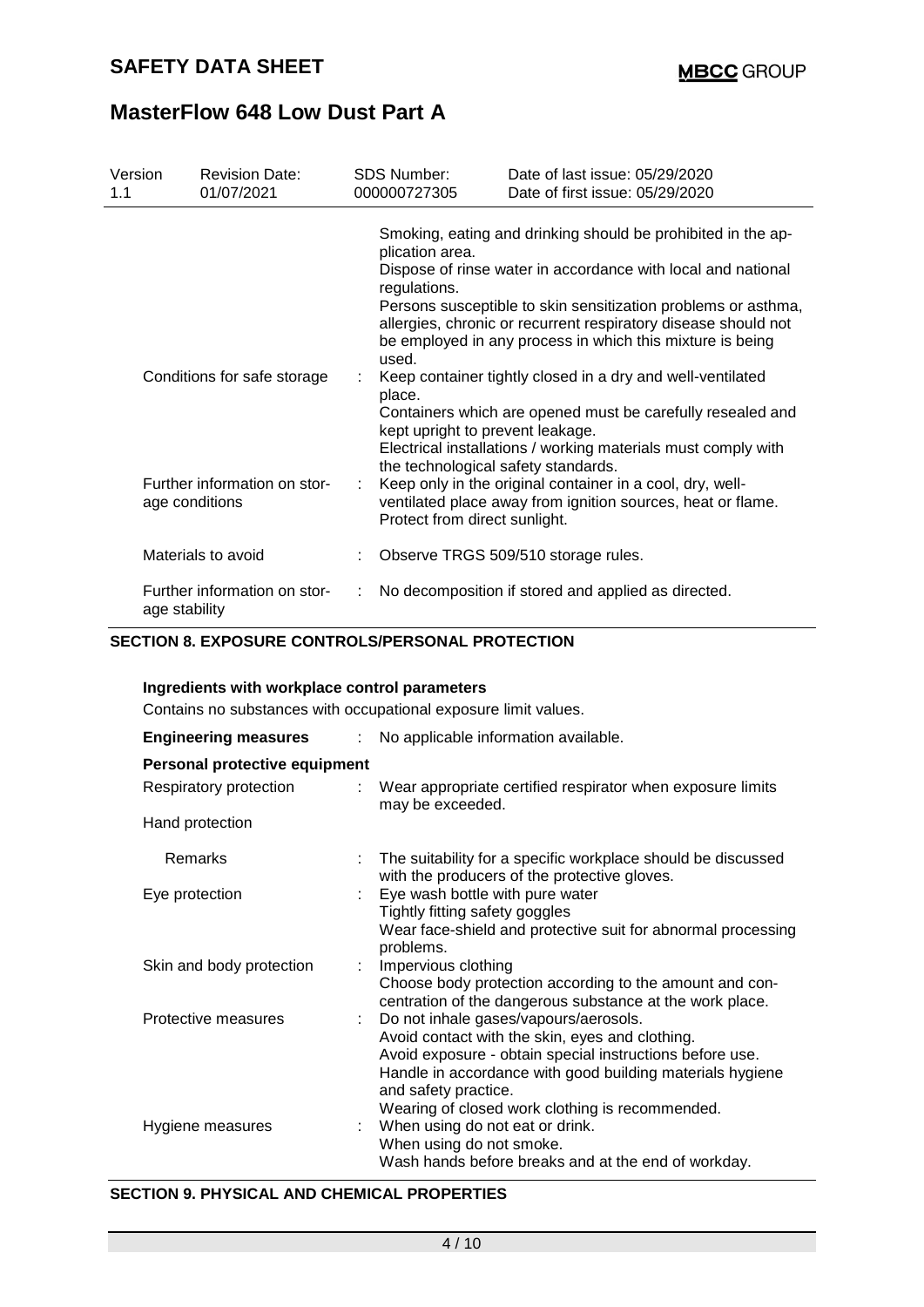# **SAFETY DATA SHEET**

# **MasterFlow 648 Low Dust Part A**

| Version<br>1.1 | <b>Revision Date:</b><br>01/07/2021                 |    | SDS Number:<br>000000727305       | Date of last issue: 05/29/2020<br>Date of first issue: 05/29/2020            |
|----------------|-----------------------------------------------------|----|-----------------------------------|------------------------------------------------------------------------------|
|                | Appearance                                          |    | liquid                            |                                                                              |
|                | Color                                               |    | light amber                       |                                                                              |
|                | Odor                                                |    | mild                              |                                                                              |
|                | pH                                                  |    | No data available                 |                                                                              |
|                | Melting point                                       |    |                                   | No applicable information available.                                         |
|                | Freezing point                                      |    |                                   | No applicable information available.                                         |
|                | Boiling point                                       |    | approx. 410.00 °F / 210.00 °C     |                                                                              |
|                | Flash point                                         |    | approx. 419.00 °F / 215.00 °C     |                                                                              |
|                |                                                     |    |                                   | Method: Calculation method, other                                            |
|                | Evaporation rate                                    |    |                                   | No applicable information available.                                         |
|                | Flammability (solid, gas)                           | ÷. |                                   | No applicable information available.                                         |
|                | Upper explosion limit / Upper<br>flammability limit | ÷. |                                   | No applicable information available.                                         |
|                | Lower explosion limit / Lower<br>flammability limit | ÷  |                                   | No applicable information available.                                         |
|                | Vapor pressure                                      |    |                                   | No applicable information available.                                         |
|                | Relative vapor density                              | ÷. |                                   | No applicable information available.                                         |
|                | Relative density                                    |    |                                   | No applicable information available.                                         |
|                | Density                                             |    | 9.79 lb/USg (68.00 °F / 20.00 °C) |                                                                              |
|                | Solubility(ies)<br>Water solubility                 |    | No data available                 |                                                                              |
|                | Solubility in other solvents                        | ÷  |                                   | No applicable information available.                                         |
|                | Partition coefficient: n-<br>octanol/water          |    |                                   | No applicable information available.                                         |
|                | Autoignition temperature                            |    | not determined                    |                                                                              |
|                | Decomposition temperature                           |    | scribed/indicated.                | No decomposition if stored and handled as pre-                               |
|                | Viscosity<br>Viscosity, dynamic                     |    |                                   | 1,820.000 mPa.s (73.40 °F / 23.00 °C)<br>Method: N-114; Brookfield Viscosity |
|                | Viscosity, kinematic                                |    |                                   | No applicable information available.                                         |
|                | <b>Explosive properties</b>                         |    | Not explosive                     |                                                                              |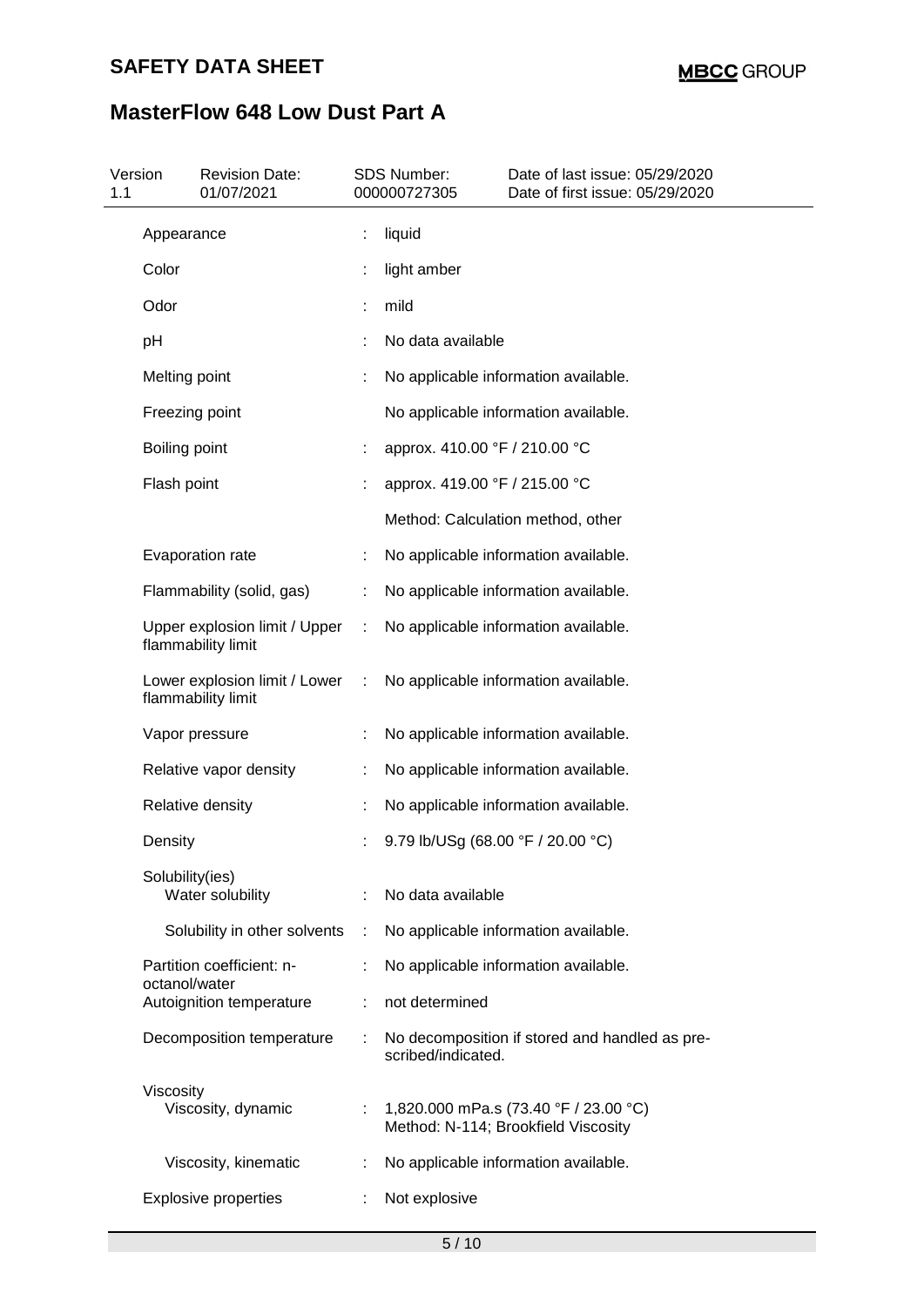| 1.1 | Version                                                                              | <b>Revision Date:</b><br>01/07/2021                                         |   | <b>SDS Number:</b><br>000000727305                                                                                                                                                          | Date of last issue: 05/29/2020<br>Date of first issue: 05/29/2020                                                                                                 |
|-----|--------------------------------------------------------------------------------------|-----------------------------------------------------------------------------|---|---------------------------------------------------------------------------------------------------------------------------------------------------------------------------------------------|-------------------------------------------------------------------------------------------------------------------------------------------------------------------|
|     |                                                                                      | Oxidizing properties<br>Sublimation point<br>Molecular weight               |   | Not an oxidizer.<br>No applicable information available.<br>No data available                                                                                                               |                                                                                                                                                                   |
|     |                                                                                      | <b>SECTION 10. STABILITY AND REACTIVITY</b>                                 |   |                                                                                                                                                                                             |                                                                                                                                                                   |
|     | Reactivity<br>tions                                                                  | Chemical stability<br>Possibility of hazardous reac-<br>Conditions to avoid |   |                                                                                                                                                                                             | No decomposition if stored and applied as directed.<br>No decomposition if stored and applied as directed.<br>No decomposition if stored and applied as directed. |
|     |                                                                                      | Incompatible materials<br>Hazardous decomposition                           |   | See SDS section 7 - Handling and storage.<br>Strong acids<br>Strong bases<br>Strong oxidizing agents<br>Strong reducing agents<br>No hazardous decomposition products if stored and handled |                                                                                                                                                                   |
|     | as prescribed/indicated.<br>products<br><b>SECTION 11. TOXICOLOGICAL INFORMATION</b> |                                                                             |   |                                                                                                                                                                                             |                                                                                                                                                                   |
|     | <b>Acute toxicity</b><br>Not classified based on available information.              |                                                                             |   |                                                                                                                                                                                             |                                                                                                                                                                   |
|     | <b>Product:</b>                                                                      | Acute oral toxicity                                                         |   |                                                                                                                                                                                             | Remarks: No applicable information available.                                                                                                                     |
|     |                                                                                      | Acute inhalation toxicity                                                   | ÷ |                                                                                                                                                                                             | Remarks: No applicable information available.                                                                                                                     |
|     |                                                                                      | Acute dermal toxicity                                                       |   |                                                                                                                                                                                             | Remarks: No applicable information available.                                                                                                                     |
|     |                                                                                      | <b>Skin corrosion/irritation</b><br>Causes skin irritation.                 |   |                                                                                                                                                                                             |                                                                                                                                                                   |
|     | Serious eye damage/eye irritation<br>Causes serious eye irritation.                  |                                                                             |   |                                                                                                                                                                                             |                                                                                                                                                                   |

### **Respiratory or skin sensitization**

### **Skin sensitization**

May cause an allergic skin reaction.

#### **Respiratory sensitization**

Not classified based on available information.

### **Product:**

Remarks : Causes sensitization.

#### **Germ cell mutagenicity**

Not classified based on available information.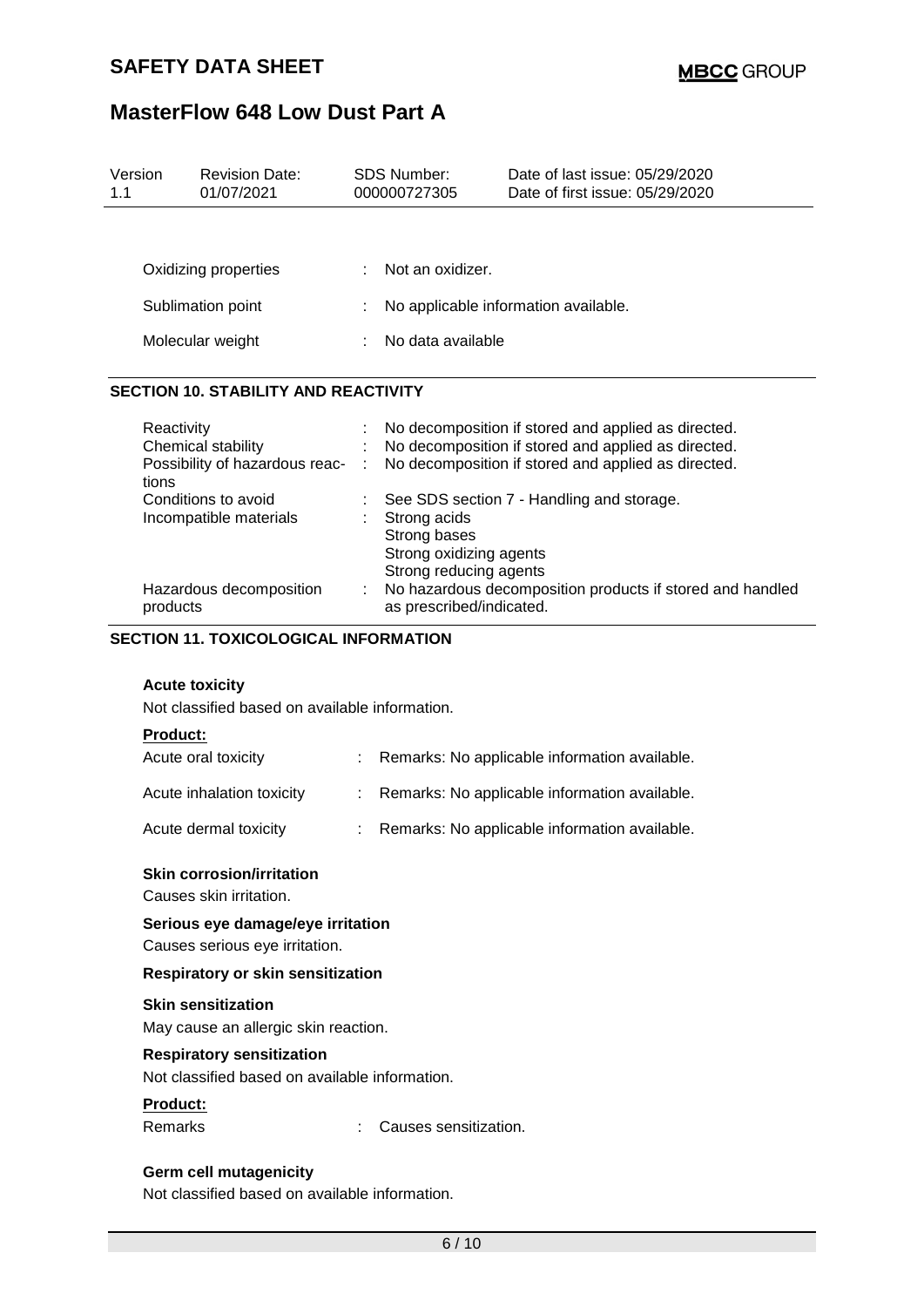| Version<br>1.1  | <b>Revision Date:</b><br>01/07/2021                                             |    | <b>SDS Number:</b><br>000000727305 | Date of last issue: 05/29/2020<br>Date of first issue: 05/29/2020                                                                                                                         |  |  |
|-----------------|---------------------------------------------------------------------------------|----|------------------------------------|-------------------------------------------------------------------------------------------------------------------------------------------------------------------------------------------|--|--|
|                 | Carcinogenicity                                                                 |    |                                    |                                                                                                                                                                                           |  |  |
|                 | Not classified based on available information.                                  |    |                                    |                                                                                                                                                                                           |  |  |
|                 | <b>Reproductive toxicity</b>                                                    |    |                                    |                                                                                                                                                                                           |  |  |
|                 | Not classified based on available information.                                  |    |                                    |                                                                                                                                                                                           |  |  |
|                 | <b>STOT-single exposure</b><br>Not classified based on available information.   |    |                                    |                                                                                                                                                                                           |  |  |
|                 | <b>STOT-repeated exposure</b><br>Not classified based on available information. |    |                                    |                                                                                                                                                                                           |  |  |
|                 | <b>Aspiration toxicity</b>                                                      |    |                                    |                                                                                                                                                                                           |  |  |
|                 | Not classified based on available information.                                  |    |                                    |                                                                                                                                                                                           |  |  |
|                 | <b>Further information</b>                                                      |    |                                    |                                                                                                                                                                                           |  |  |
| <b>Product:</b> |                                                                                 |    |                                    |                                                                                                                                                                                           |  |  |
| Remarks         |                                                                                 |    | components.                        | Health injuries are not known or expected under normal use.<br>The product has not been tested. The statements on toxicolo-<br>gy have been derived from the properties of the individual |  |  |
|                 | <b>SECTION 12. ECOLOGICAL INFORMATION</b>                                       |    |                                    |                                                                                                                                                                                           |  |  |
|                 |                                                                                 |    |                                    |                                                                                                                                                                                           |  |  |
|                 | <b>Ecotoxicity</b>                                                              |    |                                    |                                                                                                                                                                                           |  |  |
| Product:        |                                                                                 |    |                                    |                                                                                                                                                                                           |  |  |
|                 | <b>Ecotoxicology Assessment</b>                                                 |    |                                    |                                                                                                                                                                                           |  |  |
|                 | Acute aquatic toxicity                                                          | ÷. | Toxic to aquatic life.             |                                                                                                                                                                                           |  |  |
|                 | Chronic aquatic toxicity                                                        | ÷. |                                    | Toxic to aquatic life with long lasting effects.                                                                                                                                          |  |  |
|                 | <b>Persistence and degradability</b><br>No data available                       |    |                                    |                                                                                                                                                                                           |  |  |
|                 | <b>Bioaccumulative potential</b>                                                |    |                                    |                                                                                                                                                                                           |  |  |
| Product:        |                                                                                 |    |                                    |                                                                                                                                                                                           |  |  |
|                 | Bioaccumulation                                                                 |    |                                    | Remarks: Because of the product's consistency and low water<br>solubility, bioavailability is improbable.                                                                                 |  |  |
|                 | <b>Mobility in soil</b>                                                         |    |                                    |                                                                                                                                                                                           |  |  |
|                 | No data available                                                               |    |                                    |                                                                                                                                                                                           |  |  |
|                 | Other adverse effects                                                           |    |                                    |                                                                                                                                                                                           |  |  |
| <b>Product:</b> |                                                                                 |    |                                    |                                                                                                                                                                                           |  |  |
| mation          | Additional ecological infor-                                                    |    | Toxic to aquatic life.             | An environmental hazard cannot be excluded in the event of<br>unprofessional handling or disposal.                                                                                        |  |  |
|                 |                                                                                 |    |                                    | Toxic to aquatic life with long lasting effects.<br>The product has not been tested. The statements on ecotoxi-                                                                           |  |  |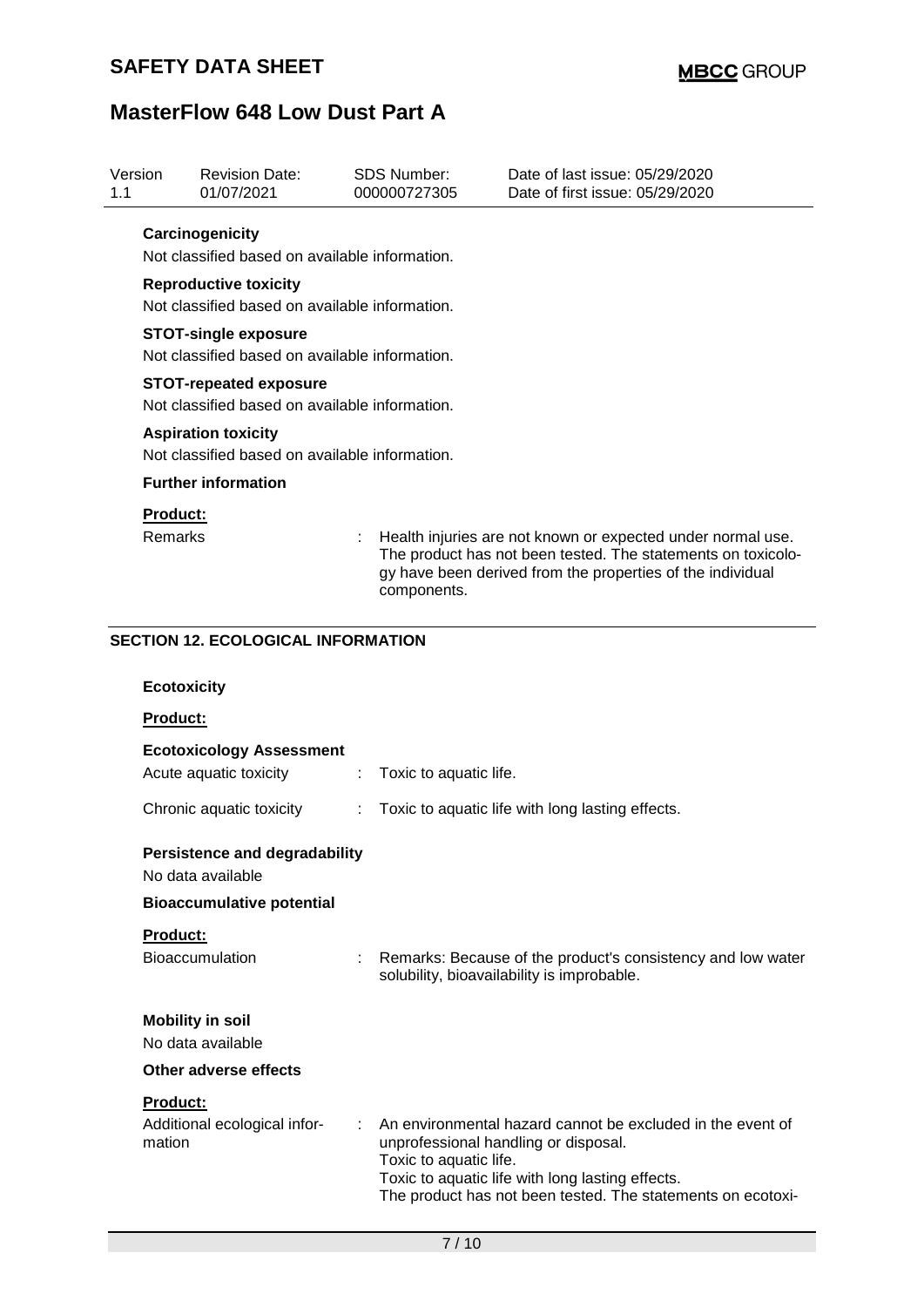| Version<br>1.1                           | <b>Revision Date:</b><br>01/07/2021        | SDS Number:<br>000000727305 | Date of last issue: 05/29/2020<br>Date of first issue: 05/29/2020                                                                                                                                                   |  |  |
|------------------------------------------|--------------------------------------------|-----------------------------|---------------------------------------------------------------------------------------------------------------------------------------------------------------------------------------------------------------------|--|--|
|                                          |                                            | components.                 | cology have been derived from the properties of the individual                                                                                                                                                      |  |  |
|                                          | <b>SECTION 13. DISPOSAL CONSIDERATIONS</b> |                             |                                                                                                                                                                                                                     |  |  |
|                                          | <b>Disposal methods</b>                    |                             |                                                                                                                                                                                                                     |  |  |
| Waste from residues                      |                                            | tions.                      | Dispose of in accordance with national, state and local regula-<br>Do not contaminate ponds, waterways or ditches with chemi-<br>cal or used container.<br>Do not discharge into drains/surface waters/groundwater. |  |  |
| Contaminated packaging                   |                                            |                             | Contaminated packaging should be emptied as far as possible<br>and disposed of in the same manner as the sub-<br>stance/product.                                                                                    |  |  |
| <b>SECTION 14. TRANSPORT INFORMATION</b> |                                            |                             |                                                                                                                                                                                                                     |  |  |
|                                          | <b>International Regulations</b>           |                             |                                                                                                                                                                                                                     |  |  |

**IATA-DGR** Not regulated as a dangerous good

### **IMDG-Code**

Not regulated as a dangerous good

### **Transport in bulk according to Annex II of MARPOL 73/78 and the IBC Code**

Not applicable for product as supplied.

### **Domestic regulation**

**49 CFR**

Not regulated as a dangerous good

### **SECTION 15. REGULATORY INFORMATION**

| The ingredients of this product are reported in the following inventories: |  |                                                                                                                                                         |  |
|----------------------------------------------------------------------------|--|---------------------------------------------------------------------------------------------------------------------------------------------------------|--|
| <b>DSL</b>                                                                 |  | : All components of this product are on the Canadian DSL                                                                                                |  |
| TSCA                                                                       |  | : All chemical substances in this product are either listed as<br>active on the TSCA Inventory or are in compliance with a<br>TSCA Inventory exemption. |  |

#### **SECTION 16. OTHER INFORMATION**

**Further information**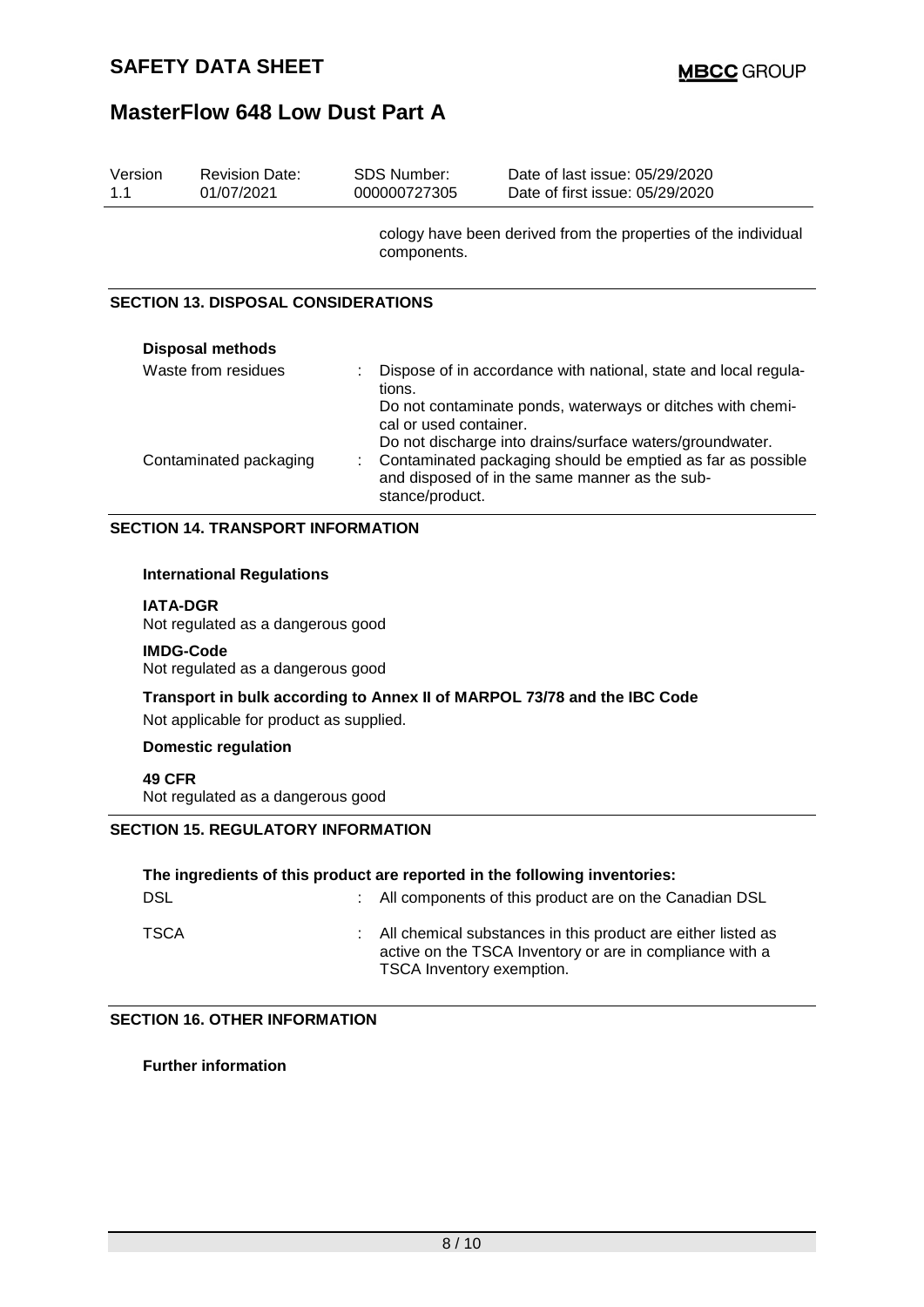

#### **Full text of other abbreviations**

AICS - Australian Inventory of Chemical Substances; ASTM - American Society for the Testing of Materials; bw - Body weight; CERCLA - Comprehensive Environmental Response, Compensation, and Liability Act; CMR - Carcinogen, Mutagen or Reproductive Toxicant; DIN - Standard of the German Institute for Standardisation; DOT - Department of Transportation; DSL - Domestic Substances List (Canada); ECx - Concentration associated with x% response; EHS - Extremely Hazardous Substance; ELx - Loading rate associated with x% response; EmS - Emergency Schedule; ENCS - Existing and New Chemical Substances (Japan); ErCx - Concentration associated with x% growth rate response; ERG - Emergency Response Guide; GHS - Globally Harmonized System; GLP - Good Laboratory Practice; HMIS - Hazardous Materials Identification System; IARC - International Agency for Research on Cancer; IATA - International Air Transport Association; IBC - International Code for the Construction and Equipment of Ships carrying Dangerous Chemicals in Bulk; IC50 - Half maximal inhibitory concentration; ICAO - International Civil Aviation Organization; IECSC - Inventory of Existing Chemical Substances in China; IMDG - International Maritime Dangerous Goods; IMO - International Maritime Organization; ISHL - Industrial Safety and Health Law (Japan); ISO - International Organisation for Standardization; KECI - Korea Existing Chemicals Inventory; LC50 - Lethal Concentration to 50 % of a test population; LD50 - Lethal Dose to 50% of a test population (Median Lethal Dose); MARPOL - International Convention for the Prevention of Pollution from Ships; MSHA - Mine Safety and Health Administration; n.o.s. - Not Otherwise Specified; NFPA - National Fire Protection Association; NO(A)EC - No Observed (Adverse) Effect Concentration; NO(A)EL - No Observed (Adverse) Effect Level; NOELR - No Observable Effect Loading Rate; NTP - National Toxicology Program; NZIoC - New Zealand Inventory of Chemicals; OECD - Organization for Economic Co-operation and Development; OPPTS - Office of Chemical Safety and Pollution Prevention; PBT - Persistent, Bioaccumulative and Toxic substance; PICCS - Philippines Inventory of Chemicals and Chemical Substances; (Q)SAR - (Quantitative) Structure Activity Relationship; RCRA - Resource Conservation and Recovery Act; REACH - Regulation (EC) No 1907/2006 of the European Parliament and of the Council concerning the Registration, Evaluation, Authorisation and Restriction of Chemicals; RQ - Reportable Quantity; SADT - Self-Accelerating Decomposition Temperature; SARA - Superfund Amendments and Reauthorization Act; SDS - Safety Data Sheet; TCSI - Taiwan Chemical Substance Inventory; TSCA - Toxic Substances Control Act (United States); UN - United Nations; UNRTDG - United Nations Recommendations on the Transport of Dangerous Goods; vPvB - Very Persistent and Very Bioaccumulative